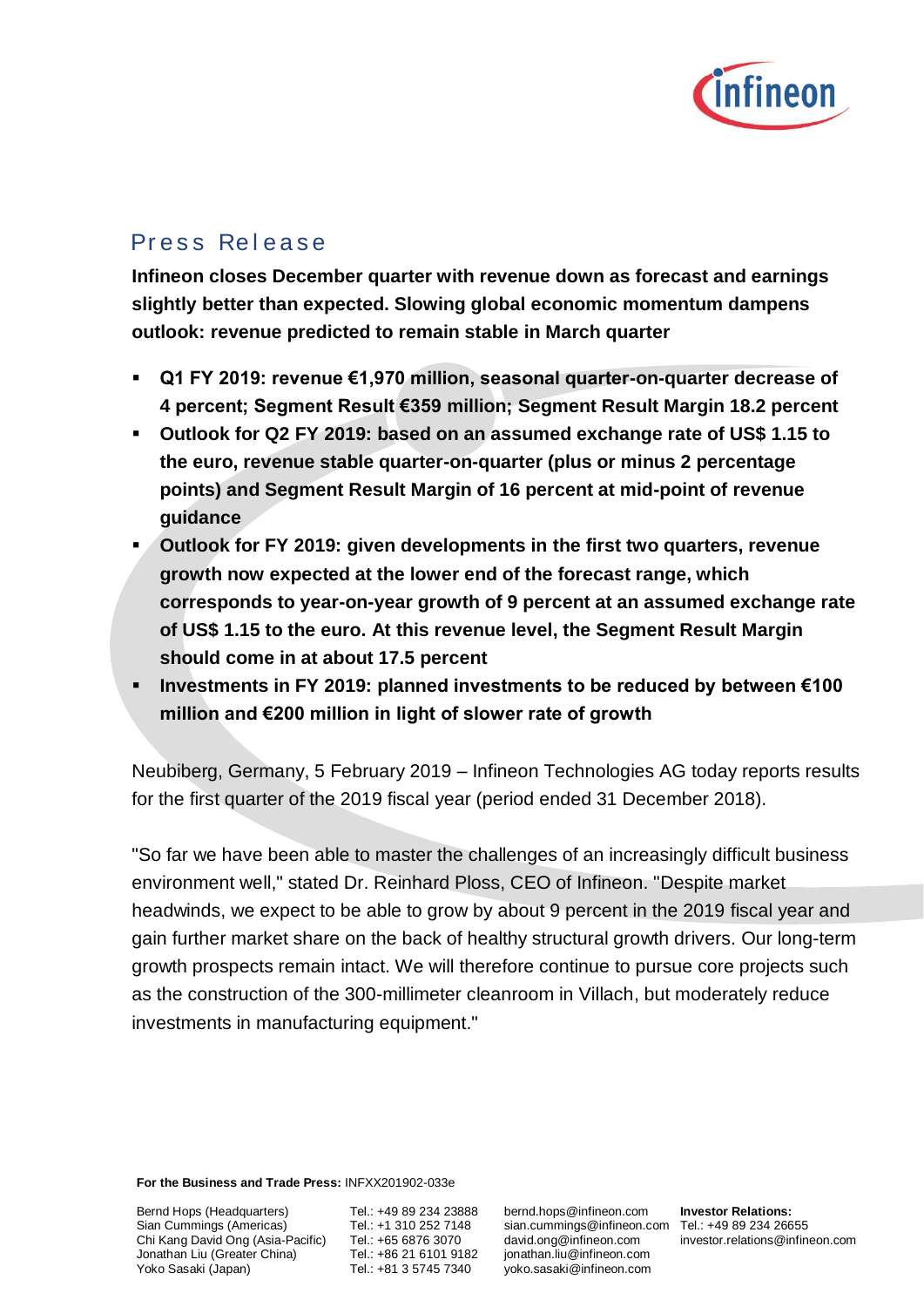| $\epsilon$ in millions                                                                                       | 3         |          | 3                    |          | 3                  |
|--------------------------------------------------------------------------------------------------------------|-----------|----------|----------------------|----------|--------------------|
|                                                                                                              | months    | sequen-  | months               | year-on- | months             |
|                                                                                                              | ended     | tial     | ended                | year     | ended              |
|                                                                                                              | 31 Dec 18 |          | $+/-$ in % 30 Sep 18 |          | +/- in % 31 Dec 17 |
| Revenue                                                                                                      | 1.970     | (4)      | 2.047                | 11       | 1.775              |
| <b>Segment Result</b>                                                                                        | 359       | (10)     | 400                  | 27       | 283                |
| Segment Result Margin [in %]                                                                                 | 18.2%     |          | 19.5%                |          | 15.9%              |
| Income from continuing operations                                                                            | 254       | (15)     | 300                  | 23       | 206                |
| Loss from discontinued operations, net of income taxes                                                       |           | $^{+++}$ | (159)                | $^{+++}$ | (1)                |
| Net income                                                                                                   | 254       | 80       | 141                  | 24       | 205                |
|                                                                                                              |           |          |                      |          |                    |
| Basic earnings per share (in euro) attributable to shareholders                                              |           |          |                      |          |                    |
| of Infineon Technologies AG: <sup>1</sup>                                                                    |           |          |                      |          |                    |
| Basic earnings per share (in euro) from continuing operations                                                | 0.22      | (19)     | 0.27                 | 22       | 0.18               |
| Basic loss per share (in euro) from discontinued operations                                                  |           | $^{+++}$ | (0.14)               |          |                    |
| Basic earnings per share (in euro)                                                                           | 0.22      | 69       | 0.13                 | 22       | 0.18               |
|                                                                                                              |           |          |                      |          |                    |
| Diluted earnings per share (in euro) attributable to shareholders                                            |           |          |                      |          |                    |
| of Infineon Technologies AG: <sup>1</sup><br>Diluted earnings per share (in euro) from continuing operations | 0.22      | (19)     | 0.27                 | 22       | 0.18               |
|                                                                                                              |           |          |                      |          |                    |
| Diluted loss per share (in euro) from discontinued operations                                                |           | $^{+++}$ | (0.14)               |          |                    |
| Diluted earnings per share (in euro)                                                                         | 0.22      | 69       | 0.13                 | 22       | 0.18               |
| <u>Adjusted earnings per share (in euro) – diluted<sup>2</sup></u>                                           | 0.24      | (14)     | 0.28                 | 20       | 0.20               |
|                                                                                                              |           |          |                      |          |                    |
| Gross margin [in %]                                                                                          | 39.5%     |          | 39.8%                |          | 36.4%              |
| Adjusted gross margin <sup>3</sup> [in %]                                                                    | 40.4%     |          | 40.6%                |          | 37.4%              |

 $^1$  The calculation for earnings per share and adjusted earnings per share is based on unrounded figures.

 $^2$  The reconciliation of net income to adjusted net income and adjusted earnings per share is presented on page 9.

 $^3$  The reconciliation of cost of goods sold to adjusted cost of goods sold and adjusted gross margin is presented on page 10.

With effect from the beginning of 2019 fiscal year, Infineon is applying IFRS 15 (Revenue from Contracts with Customers) and IFRS 9 (Financial Instruments) using the modified retrospective approach. As a result, prior periods are not adjusted to the new accounting policies. Overall, the first-time application of these Standards has not had any material impact.

#### **Group performance in first quarter of 2019 fiscal year**

Due to seasonal factors, revenue declined by 4 percent to  $\epsilon$ 1,970 million in the first quarter of the 2019 fiscal year, compared to €2,047 million in the fourth quarter of the preceding fiscal year. Revenue was down slightly in the Automotive (ATV) and Industrial Power Control (IPC) segments. Compared to the Group average, the decline was somewhat more pronounced in the Power Management & Multimarket (PMM) segment and noticeably more pronounced in the Digital Security Solutions (DSS) segment.

The gross margin remained largely stable quarter-on-quarter, falling from 39.8 percent to 39.5 percent. Included therein are acquisition-related depreciation and amortization as well as other expenses totaling €16 million, mainly relating to the International Rectifier acquisition. The adjusted gross margin also remained virtually unchanged, coming in at 40.4 percent in the first quarter compared with 40.6 percent in the final quarter of the 2018 fiscal year.

**For the Business and Trade Press:** INFXX201902-33e

Bernd Hops (Headquarters) Sian Cummings (Americas) Chi Kang David Ong (Asia-Pacific) Zhu Lin (Greater China) Yoko Sasaki (Japan)

Tel.: +49 89 234 23888 bernd.hops@infineon.com Tel.: +1 310 252 7148 Tel.: +65 6876 3070 Tel.: +85 2161019199 Tel.: +81 3 5745 7340

sian.cummings@infineon.com Tel.: +49 89 234 26655 [david.ong@infineon.com](mailto:%0ddavid.ong@infineon.com) lin.zhu@infineon.com yoko.sasaki@infineon.com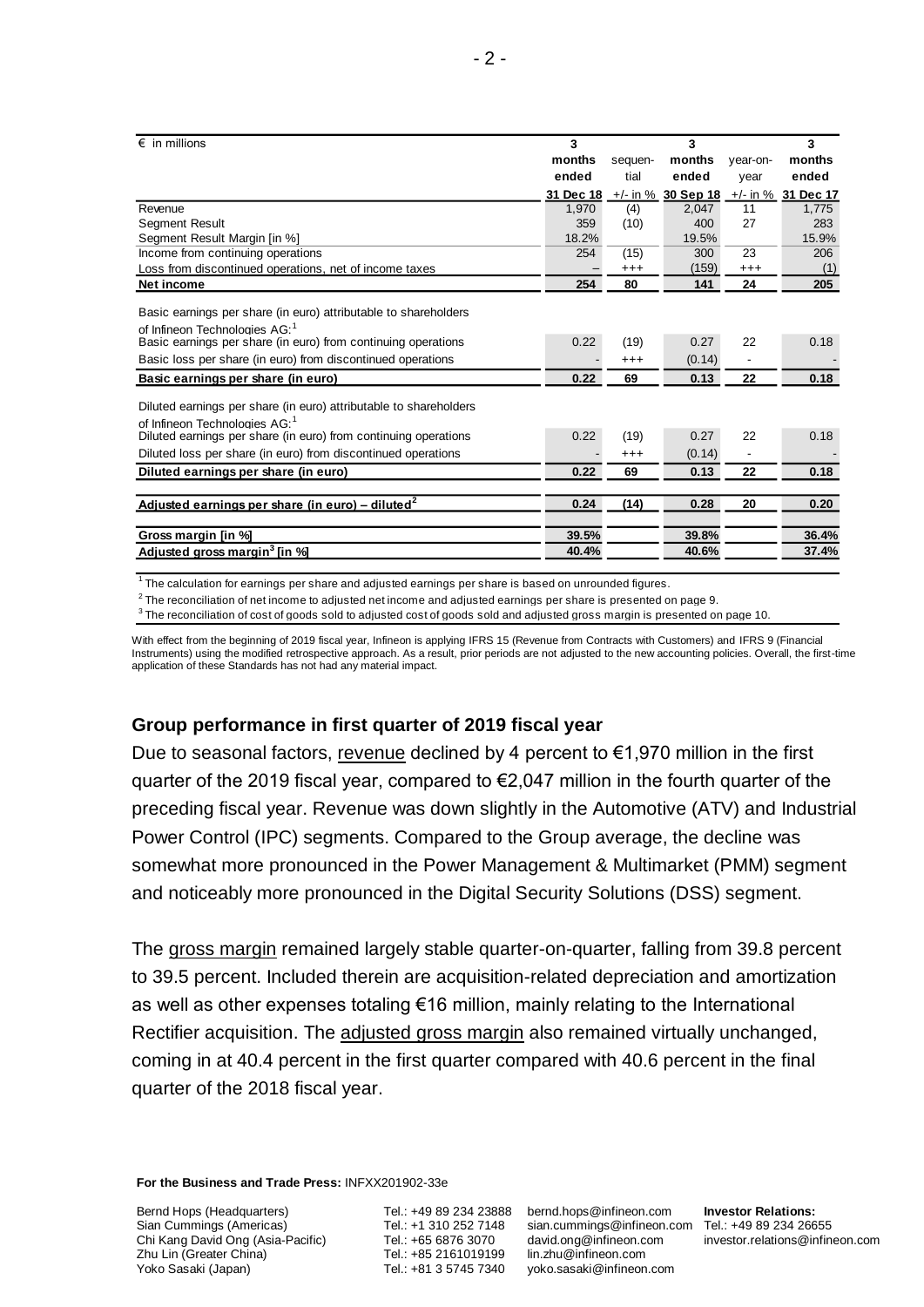The Segment Result for the first quarter of the current fiscal year amounted to €359 million, down from €400 million one quarter earlier. The Segment Result Margin decreased from 19.5 percent to 18.2 percent.

The non-segment result for the three-month period was a net loss of  $E$ 32 million, compared to a net loss of €30 million in the previous quarter. The first-quarter nonsegment result comprises €16 million of cost of goods sold, €15 million of selling, general and administrative expenses, and €1million of research and development expenses.

Operating income in the first quarter totaled €327 million, compared to the previous quarter's €370 million. Income tax expense increased slightly from €54 million to €56 million. Income from continuing operations totaled €254 million, compared with €300 million in the fourth quarter of the 2018 fiscal year.

The result from discontinued operations for the first three months of the 2019 fiscal year was zero. In the previous quarter, the increase in provisions relating to the lawsuit brought by the Qimonda insolvency administrator for the alleged activation of a shell company and the liability for the impairment of capital had resulted in a net loss of  $€159$ million. Net income improved accordingly from €141 million in the previous quarter to €254 million in the first quarter of the 2019 fiscal year.

Earnings per share from continuing operations for the first quarter of the current fiscal year amounted to €0.22 (basic and diluted), down from €0.27 one quarter earlier. Adjusted earnings per share<sup>1</sup> (diluted) declined from €0.28 to €0.24.

Investments – which Infineon defines as the sum of purchases of property, plant and equipment, purchases of intangible assets and capitalized development assets – decreased slightly in the first quarter of the current fiscal year to €408 million, down from €417 million in the previous three-month period. Depreciation and amortization increased slightly from €226 million to €230 million.

Free cash flow<sup>2</sup> from continuing operations amounted to minus  $E$ 221 million, compared to a positive €227 million in the preceding quarter. The figure reported for the first three

**For the Business and Trade Press:** INFXX201902-33e

 $\overline{a}$ 

<sup>1</sup> Adjusted net income and adjusted earnings per share (diluted) should not be seen as a replacement or superior performance indicator, but rather as additional information to the net income and earnings per share (diluted) determined in accordance with IFRS. The detailed calculation of adjusted earnings per share is presented on page 9.

 $2$  For definitions and the calculation of free cash flow and of the gross and net cash position, please see page 12.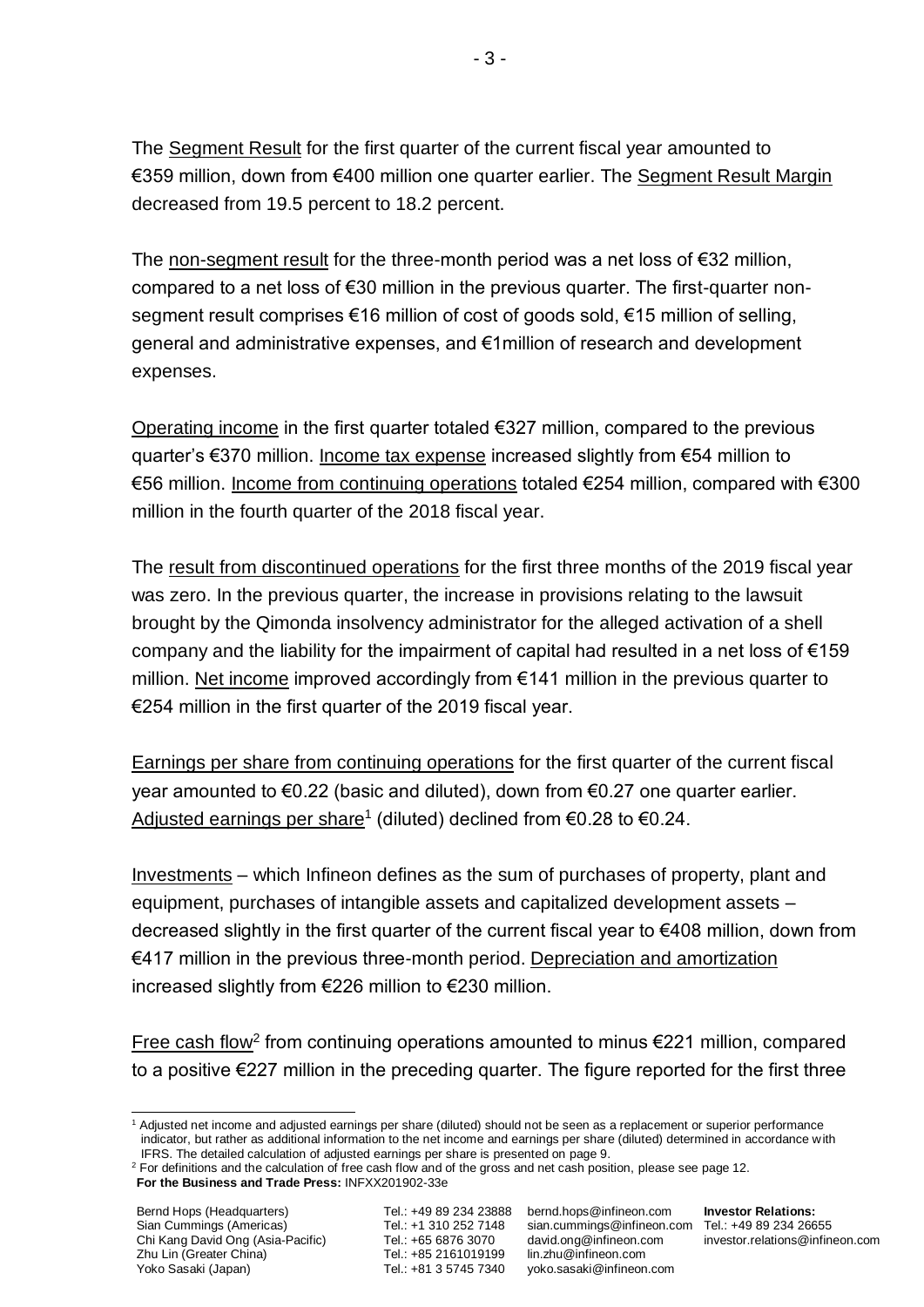months of the current fiscal year includes an outflow of €123 million arising in conjunction with the acquisition of Siltectra in November 2018. Net cash provided by operating activities from continuing operations totaled €310 million, compared to €641 million in the fourth quarter of the 2018 fiscal year.

The gross cash position at the end of the first quarter of the 2019 fiscal year amounted to €2,306 million, compared to €2,543 million at 30 September 2018. The net cash position amounted to €773 million, compared to €1,011 million three months earlier.

# **Outlook for the second quarter of the 2019 fiscal year**

Based on an assumed exchange rate of US\$ 1.15 to the euro in the second quarter of the 2019 fiscal year, Infineon forecasts that revenue will remain stable quarter-onquarter (plus or minus 2 percentage points). At the mid-point of revenue guidance, the Segment Result Margin is expected to come in at about 16 percent.

# **Outlook for the 2019 fiscal year**

Based on actual figures for the first quarter and forecast figures for the second quarter, Infineon now expects to reach the lower end of its predicted revenue range for the 2019 fiscal year, which corresponds to year-on-year revenue growth of 9 percent at an assumed exchange rate of US\$ 1.15 to the euro. At this level, a Segment Result Margin of about 17.5 percent is expected. Revenue growth in the Automotive segment is predicted to exceed the Group average. The Industrial Power Control segment is forecast to grow in line with the Group average. Revenue growth in the Power Management & Multimarket segment is expected to be below the Group average. Due to the difficult market situation, revenue in the Digital Security Solutions segment is forecast to drop by a low- to mid-single digit percentage year-on-year.

Investments in property, plant and equipment, intangible assets and capitalized development costs are now planned at approximately €1.5 billion for the 2019 fiscal year, compared to the previously forecast range of €1.6 to 1.7 billion. The figure continues to include the construction of the cleanroom for the new 300-millimeter production facility in Villach. Depreciation and amortization are still expected to be in the region of €1 billion, whereby approximately €90 million of that amount relates to amortization resulting from purchase price allocations, primarily for International Rectifier.

**For the Business and Trade Press:** INFXX201902-33e

Bernd Hops (Headquarters) Sian Cummings (Americas) Chi Kang David Ong (Asia-Pacific) Zhu Lin (Greater China) Yoko Sasaki (Japan)

Tel.: +49 89 234 23888 bernd.hops@infineon.com Tel.: +1 310 252 7148 Tel.: +65 6876 3070 Tel.: +85 2161019199 Tel.: +81 3 5745 7340

sian.cummings@infineon.com Tel.: +49 89 234 26655 [david.ong@infineon.com](mailto:%0ddavid.ong@infineon.com) lin.zhu@infineon.com yoko.sasaki@infineon.com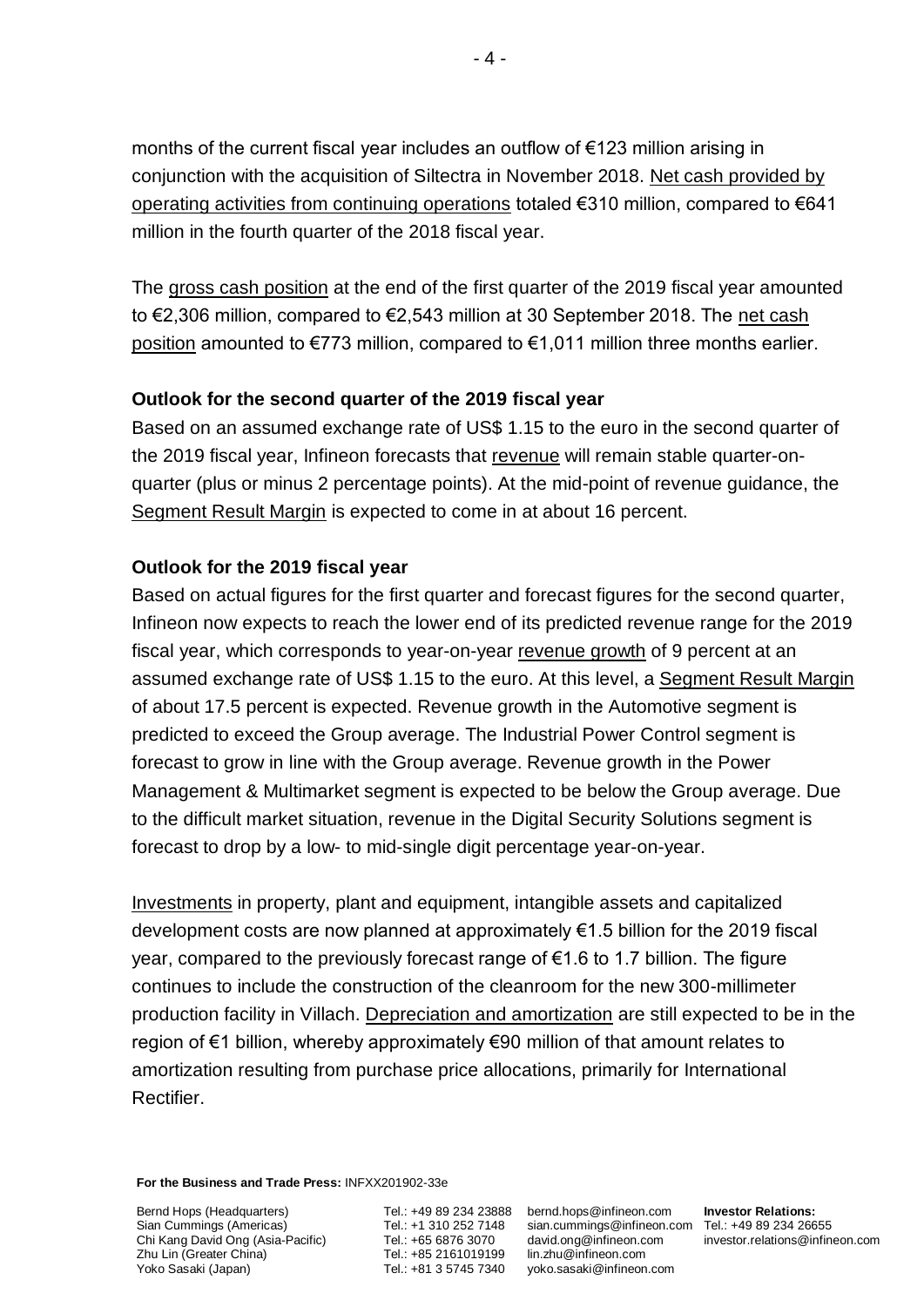| $\epsilon$ in millions                          | in %<br>of total<br>revenue | 3 months<br>ended<br>31 Dec 18 | sequen-<br>tial<br>$+/-$ in % | 3 months<br>ended<br>30 Sep 18 | year-on-<br>vear<br>$+/-$ in % | 3 months<br>ended<br>31 Dec 17 |
|-------------------------------------------------|-----------------------------|--------------------------------|-------------------------------|--------------------------------|--------------------------------|--------------------------------|
| Infineon                                        |                             |                                |                               |                                |                                |                                |
| Revenue                                         | 100                         | 1,970                          | (4)                           | 2.047                          | 11                             | 1,775                          |
| <b>Segment Result</b>                           |                             | 359                            | (10)                          | 400                            | 27                             | 283                            |
| Segment Result Margin [in %]                    |                             | 18.2%                          |                               | 19.5%                          |                                | 15.9%                          |
| <b>Automotive (ATV)</b>                         |                             |                                |                               |                                |                                |                                |
| <b>Segment Revenues</b>                         | 43                          | 846                            | (2)                           | 867                            | 10                             | 770                            |
| <b>Segment Result</b>                           |                             | 117                            | (8)                           | 127                            | 14                             | 103                            |
| Segment Result Margin [in %]                    |                             | 13.8%                          |                               | 14.6%                          |                                | 13.4%                          |
| <b>Industrial Power Control (IPC)</b>           |                             |                                |                               |                                |                                |                                |
| <b>Segment Revenues</b>                         | 18                          | 352                            | (2)                           | 361                            | 19                             | 296                            |
| <b>Segment Result</b>                           |                             | 69                             | (5)                           | 73                             | 44                             | 48                             |
| Segment Result Margin [in %]                    |                             | 19.6%                          |                               | 20.2%                          |                                | 16.2%                          |
| <b>Power Management &amp; Multimarket (PMM)</b> |                             |                                |                               |                                |                                |                                |
| <b>Segment Revenues</b>                         | 31                          | 617                            | (5)                           | 651                            | 13                             | 545                            |
| <b>Segment Result</b>                           |                             | 155                            | (14)                          | 181                            | 45                             | 107                            |
| Segment Result Margin [in %]                    |                             | 25.1%                          |                               | 27.8%                          |                                | 19.6%                          |
| <b>Digital Security Solutions (DSS)</b>         |                             |                                |                               |                                |                                |                                |
| <b>Segment Revenues</b>                         | 8                           | 149                            | (9)                           | 163                            | (8)                            | 162                            |
| <b>Segment Result</b>                           |                             | 16                             | (33)                          | 24                             | (36)                           | 25                             |
| Segment Result Margin [in %]                    |                             | 10.7%                          |                               | 14.7%                          |                                | 15.4%                          |
| <b>Other Operating Segments (OOS)</b>           |                             |                                |                               |                                |                                |                                |
| <b>Segment Revenues</b>                         | $\mathbf 0$                 | 6                              | 20                            | 5                              | $^{+++}$                       | $\overline{2}$                 |
| <b>Segment Result</b>                           |                             | 3                              | $^{+++}$                      | (4)                            | $^{+++}$                       | $\mathbf{1}$                   |
| <b>Corporate and Eliminations (C&amp;E)</b>     |                             |                                |                               |                                |                                |                                |
| <b>Segment Revenues</b>                         | $\mathbf 0$                 |                                |                               |                                |                                |                                |
| <b>Segment Result</b>                           |                             | (1)                            |                               | (1)                            |                                | (1)                            |

# **Segment earnings in first quarter of 2019 fiscal year**

ATV segment revenue was 2 percent down due to seasonal factors, decreasing from €867 million in the final quarter of the preceding year to €846 million in the first quarter of the current fiscal year. The slight decline was caused by inventory level adjustments made by customers at the end of the calendar year, particularly in conventional fields of application induced by the weakness of the global vehicle market in the December quarter. Segment Result developed accordingly, declining from €127 million to €117 million. The Segment Result Margin came in at 13.8 percent, compared to 14.6 percent one quarter earlier.

IPC segment revenue during the first quarter of the current fiscal year totaled €352 million, 2 percent down on the previous quarter's figure of €361 million. Demand in home appliances and industrial drives declined slightly due to seasonal factors, whereas – contrary to usual seasonal trends – revenue in wind remained almost unchanged and revenue in photovoltaics even grew. Rising demand was also registered in the traction business. Segment Result decreased from €73 million to €69 million quarter-on-quarter. The Segment Result Margin came in at 19.6 percent, compared to 20.2 percent in the previous quarter.

**For the Business and Trade Press:** INFXX201902-33e

Bernd Hops (Headquarters) Sian Cummings (Americas) Chi Kang David Ong (Asia-Pacific) Zhu Lin (Greater China) Yoko Sasaki (Japan)

Tel.: +49 89 234 23888 bernd.hops@infineon.com Tel.: +1 310 252 7148 Tel.: +65 6876 3070 Tel.: +85 2161019199 Tel.: +81 3 5745 7340

sian.cummings@infineon.com Tel.: +49 89 234 26655 [david.ong@infineon.com](mailto:%0ddavid.ong@infineon.com) lin.zhu@infineon.com yoko.sasaki@infineon.com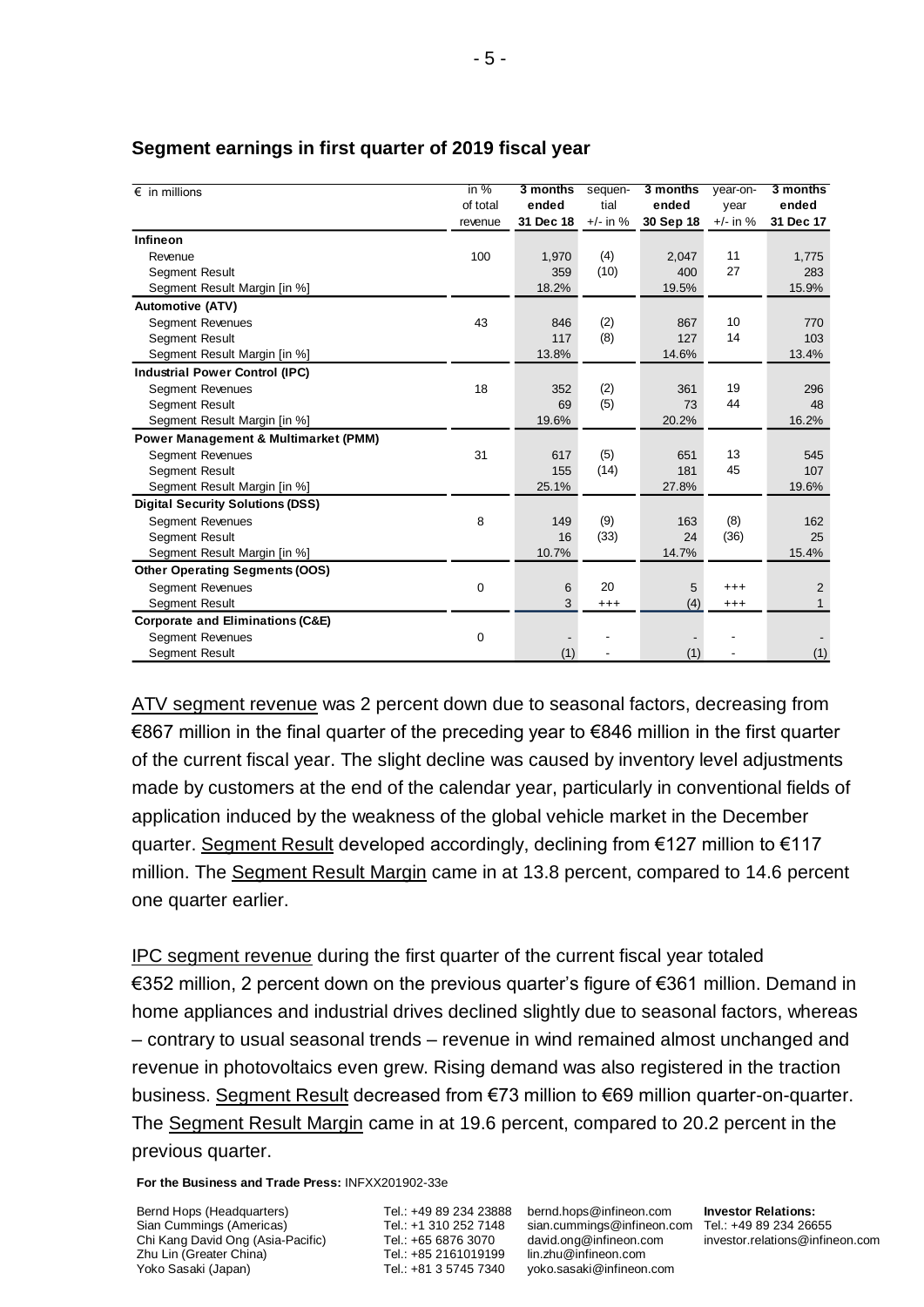PMM segment revenue decreased by 5 percent from €651 million to €617 million, reflecting lower demand for DC-DC power supplies and the normal seasonal decline in mobile devices. Revenue from AC-DC power supplies increased slightly. Segment Result for the first quarter of the current fiscal year totaled €155 million, compared to €181 million in the final quarter of the previous fiscal year. The Segment Result Margin came in at 25.1 percent, down from 27.8 percent in the preceding three-month period.

DSS segment revenue decreased by 9 percent from €163 million to €149 million quarter-on-quarter. Revenue in authentication declined significantly due to seasonality. Revenue in payment was also slightly down on the previous quarter, while government ID revenue increased slightly. Segment Result declined from €24 million to €16 million quarter-on-quarter. The Segment Result Margin came in at 10.7 percent, compared to 14.7 percent in the preceding quarter.

# **Analyst telephone conference and press telephone conference**

Infineon will host a telephone conference call including a webcast for analysts and investors (in English only) on 5 February 2019 at 9:30 am (CET), 3:30 am (EST). During the call, the Infineon Management Board will present the Company's results for the first quarter and the outlook for the second quarter of the 2019 fiscal year. In addition, the Management Board will host a telephone press conference with the media at 11:00 am (CET), 5:00 am (EST). It can be followed over the Internet in both English and German. Both conferences will also be available live and for download on Infineon's website at [www.infineon.com/investor.](http://www.infineon.com/investor)

The **Q1 Investor Presentation** is available (in English only) at: <http://www.infineon.com/cms/en/corporate/investor/reporting/>

# **Infineon Financial Calendar** (\* preliminary)

| $\geq 21$ Feb 2019      | Annual General Meeting, Munich                                     |
|-------------------------|--------------------------------------------------------------------|
| $\geq 25 - 27$ Feb 2019 | Mobile World Congress; Barcelona                                   |
| $> 14$ Mar 2019         | Bryan, Garnier & Co. 4 <sup>th</sup> Annual Technology Conference, |
|                         | Paris                                                              |

**For the Business and Trade Press:** INFXX201902-33e

Bernd Hops (Headquarters) Sian Cummings (Americas) Chi Kang David Ong (Asia-Pacific) Zhu Lin (Greater China) Yoko Sasaki (Japan)

Tel.: +49 89 234 23888 bernd.hops@infineon.com Tel.: +1 310 252 7148 Tel.: +65 6876 3070 Tel.: +85 2161019199 Tel.: +81 3 5745 7340

sian.cummings@infineon.com Tel.: +49 89 234 26655 [david.ong@infineon.com](mailto:%0ddavid.ong@infineon.com) lin.zhu@infineon.com yoko.sasaki@infineon.com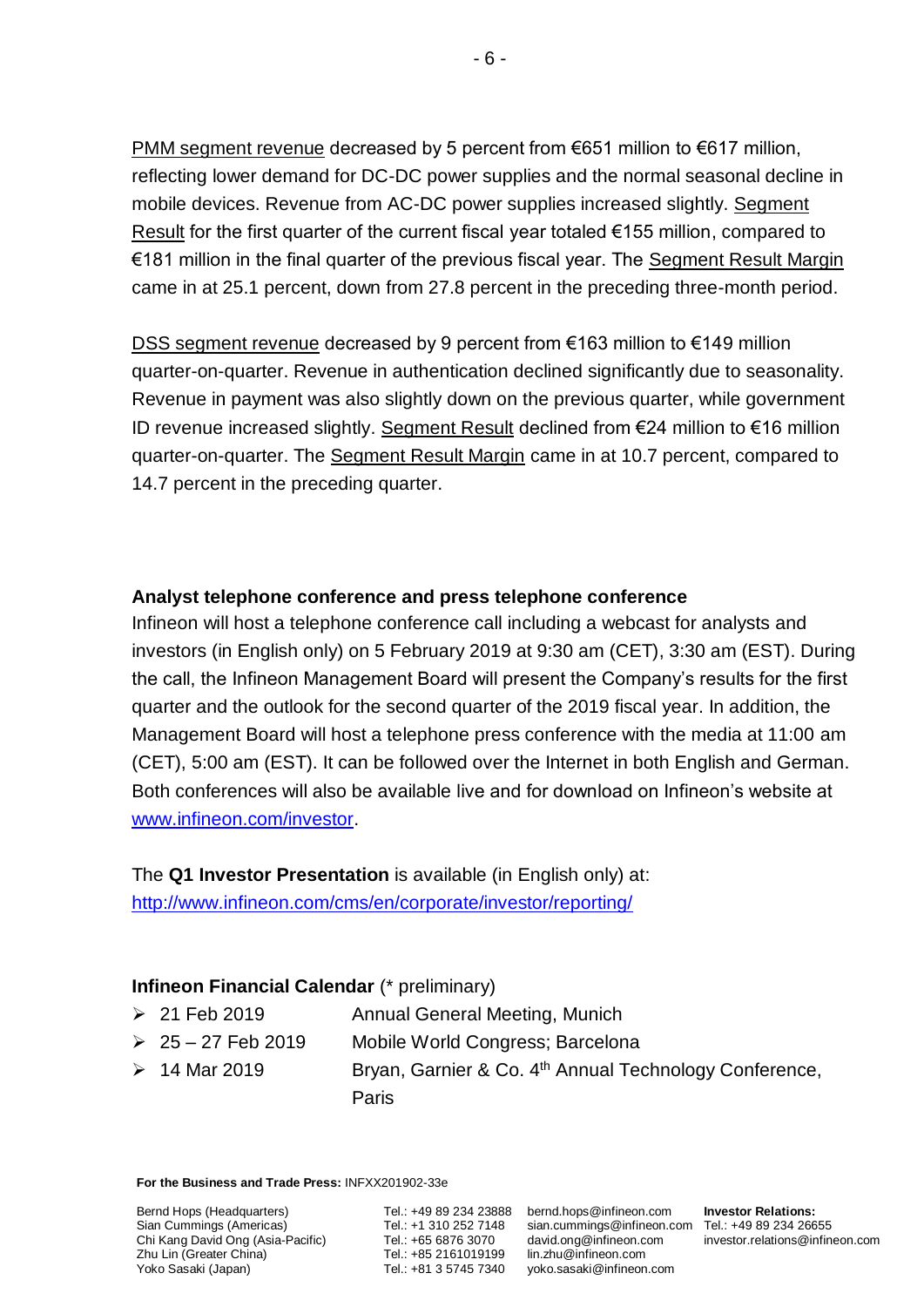| $\geqslant 5$ Apr 2019          | Bankhaus Lampe Conference, Baden-Baden                      |
|---------------------------------|-------------------------------------------------------------|
| $> 7$ May 2019*                 | Earnings Release for the Second Quarter of the 2019         |
|                                 | <b>Fiscal Year</b>                                          |
| $\geq 8$ May 2019               | PCIM trade show; IPC Business Update by Dr. Peter Wawer,    |
|                                 | Division President IPC and Dr. Peter Friedrichs, Technology |
|                                 | Development Silicon Carbide, Nuremberg                      |
| $\geq 4$ Jun 2019               | Equita 14 <sup>th</sup> European Conference, Milan          |
| $\geq 4$ Jun 2019               | Berenberg Innovation Conference, Zurich                     |
| $\geqslant 5$ Jun 2019          | Deutsche Bank German, Swiss & Austrian Conference, Berlin   |
| $\geq 11$ Jun 2019              | Exane 21 <sup>st</sup> European CEO Conference, Paris       |
| $\triangleright$ 1 Aug 2019*    | Earnings Release for the Third Quarter of the 2019          |
|                                 | <b>Fiscal Year</b>                                          |
| $\geq 29$ Aug 2019              | Commerzbank Sector Conference, Frankfurt                    |
| ▶ 23 Sep 2019                   | Berenberg Goldman Sachs German Corporate Conference,        |
|                                 | Unterschleißheim nearby Munich                              |
| ▶ 24 Sep 2019                   | Baader Investment Conference, Munich                        |
| $\triangleright$ 7 – 8 Oct 2019 | ATV Presentation by Peter Schiefer, Division President ATV, |
|                                 | London                                                      |
| $\geq 12$ Nov 2019*             | Earnings Release for the Fourth Quarter and the 2019        |
|                                 | <b>Fiscal Year</b>                                          |

# **About Infineon**

Infineon Technologies AG is a world leader in semiconductor solutions that make life easier, safer and greener. Microelectronics from Infineon is the key to a better future. In the 2018 fiscal year (ending 30 September), the Company reported sales of €7.6 billion with about 40.100 employees worldwide. Infineon is listed on the Frankfurt Stock Exchange (ticker symbol: IFX) and in the USA on the over-the-counter market OTCQX International Premier (ticker symbol: IFNNY).

Further information is available at [www.infineon.com](http://www.infineon.com/) This press release is available online at [www.infineon.com/press](http://www.infineon.com/press)

Follow us: [Twitter](https://twitter.com/Infineon) - [Facebook](https://www.facebook.com/Infineon) - [LinkedIn](https://www.linkedin.com/company-beta/2148/)

**For the Business and Trade Press:** INFXX201902-33e

Bernd Hops (Headquarters) Sian Cummings (Americas) Chi Kang David Ong (Asia-Pacific) Zhu Lin (Greater China) Yoko Sasaki (Japan)

Tel.: +49 89 234 23888 bernd.hops@infineon.com Tel.: +1 310 252 7148 Tel.: +65 6876 3070 Tel.: +85 2161019199 Tel.: +81 3 5745 7340

sian.cummings@infineon.com Tel.: +49 89 234 26655 [david.ong@infineon.com](mailto:%0ddavid.ong@infineon.com) lin.zhu@infineon.com yoko.sasaki@infineon.com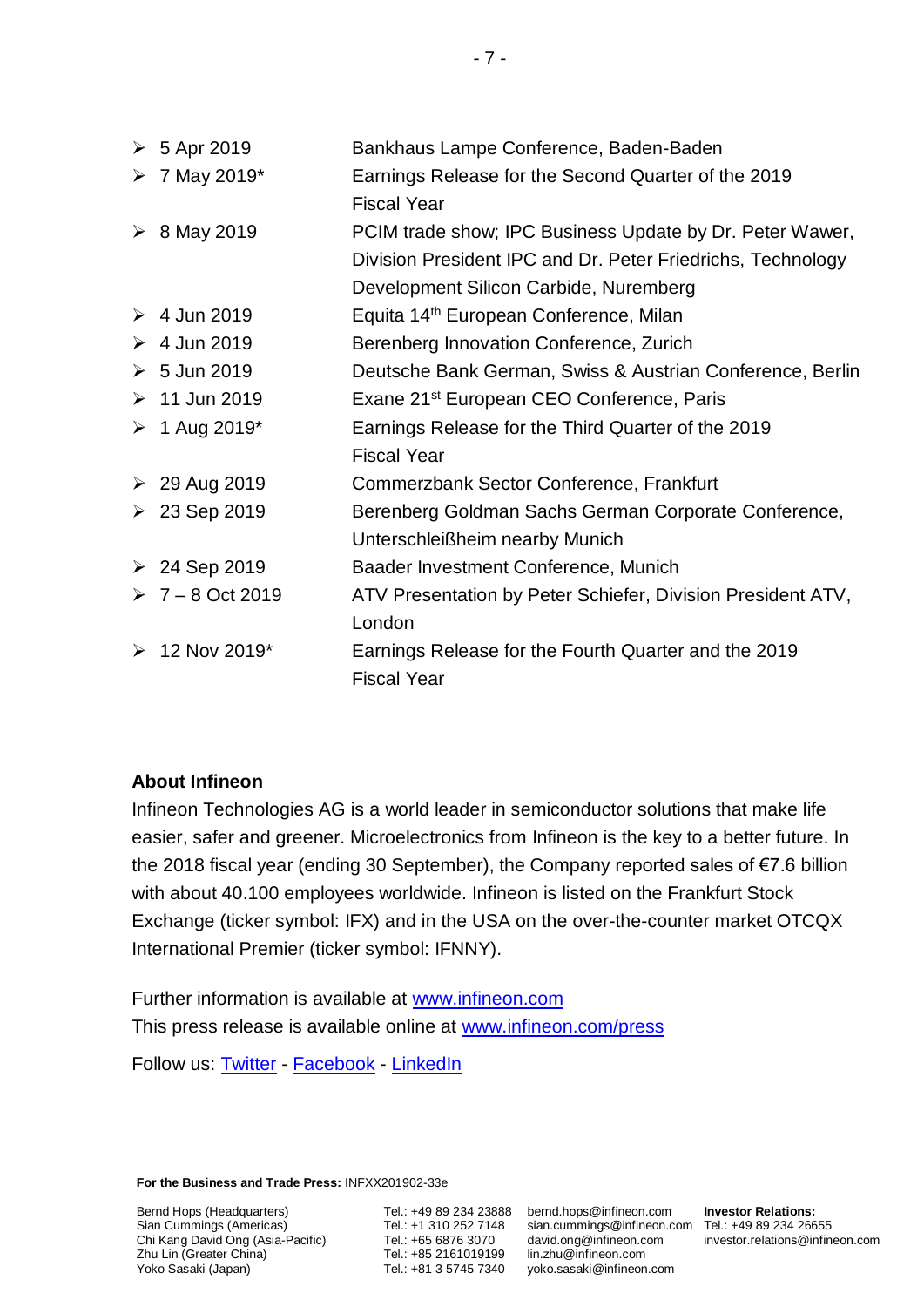# **FINANCIAL INFORMATION**

#### According to IFRS – Unaudited

With effect from the beginning of 2019 fiscal year, Infineon is applying IFRS 15 (Revenue from Contracts with Customers) and IFRS 9 (Financial Instruments) using the modified retrospective approach. As a result, prior periods are not adjusted to the new accounting policies. Overall, the first-time application of these Standards has not had any material impact.

# **Consolidated Statement of Operations**

| $\epsilon$ in millions; except for the per share data                | 3 months ended |                |           |
|----------------------------------------------------------------------|----------------|----------------|-----------|
|                                                                      | 31 Dec 18      | 30 Sep 18      | 31 Dec 17 |
| Revenue                                                              | 1,970          | 2,047          | 1,775     |
| Cost of goods sold                                                   | (1, 191)       | (1, 233)       | (1, 129)  |
| <b>Gross profit</b>                                                  | 779            | 814            | 646       |
| Research and development expenses                                    | (236)          | (223)          | (195)     |
| Selling, general and administrative expenses                         | (218)          | (227)          | (205)     |
| Other operating income                                               | 11             | 17             | 6         |
| Other operating expenses                                             | (9)            | (11)           | (4)       |
| <b>Operating income</b>                                              | 327            | 370            | 248       |
| Financial income                                                     | 6              | 5              | 3         |
| <b>Financial expenses</b>                                            | (19)           | (21)           | (17)      |
| Loss from investments accounted for using the equity method          | (4)            | $\blacksquare$ |           |
| Income from continuing operations before income taxes                | 310            | 354            | 234       |
| Income tax                                                           | (56)           | (54)           | (28)      |
| Income from continuing operations                                    | 254            | 300            | 206       |
| Loss from discontinued operations,                                   |                | (159)          | (1)       |
| net of income taxes                                                  |                |                |           |
| Net income                                                           | 254            | 141            | 205       |
| Attributable to:                                                     |                |                |           |
| Shareholders of Infineon Technologies AG                             | 254            | 141            | 205       |
| Basic earnings per share (in euro) attributable to shareholders of   |                |                |           |
| Infineon Technologies AG: <sup>1</sup>                               |                |                |           |
| Weighted average shares outstanding (in million) - basic             | 1,131          | 1,131          | 1,130     |
| Basic earnings per share (in euro) from continuing operations        | 0.22           | 0.27           | 0.18      |
| Basic loss per share (in euro) from discontinued operations          |                | (0.14)         |           |
| Basic earnings per share (in euro)                                   | 0.22           | 0.13           | 0.18      |
| Diluted earnings per share (in euro) attributable to shareholders of |                |                |           |
| Infineon Technologies AG: <sup>1</sup>                               |                |                |           |
| Weighted average shares outstanding (in million) - diluted           | 1,133          | 1,134          | 1,134     |
| Diluted earnings per share (in euro) from continuing operations      | 0.22           | 0.27           | 0.18      |
| Diluted loss per share (in euro) from discontinued operations        |                | (0.14)         |           |
| Diluted earnings per share (in euro)                                 | 0.22           | 0.13           | 0.18      |
|                                                                      |                |                |           |

 $1$  The calculation of earnings per share is based on unrounded figures.

**For the Business and Trade Press:** INFXX201902-33e

Bernd Hops (Headquarters) Sian Cummings (Americas) Chi Kang David Ong (Asia-Pacific) Zhu Lin (Greater China) Yoko Sasaki (Japan)

Tel.: +49 89 234 23888 Tel.: +1 310 252 7148 Tel.: +65 6876 3070 Tel.: +85 2161019199 Tel.: +81 3 5745 7340

bernd.hops@infineon.com sian.cummings@infineon.com [david.ong@infineon.com](mailto:%0ddavid.ong@infineon.com) lin.zhu@infineon.com yoko.sasaki@infineon.com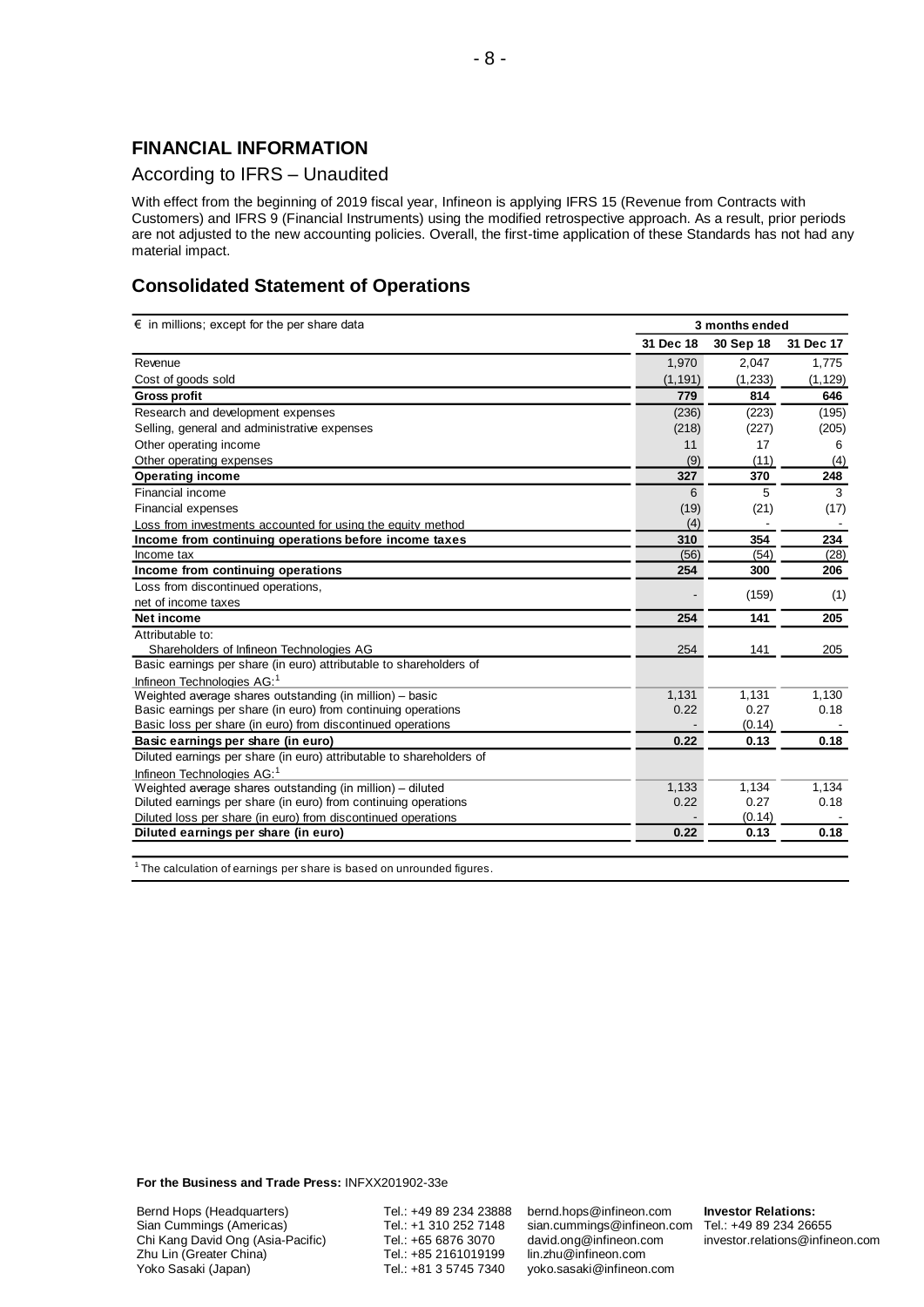### **Segment Revenues and Segment Results**

Segment Result is defined as operating income (loss) excluding certain impairments (such as goodwill impairments), impact on earnings of restructuring measures and closures , share-based compensation expense, acquisition related depreciation/amortization and other expenses, gains (losses) on sales of businesses, or interests in subsidiaries and other income (expense), including the costs of legal proceedings.

# **Reconciliation of Segment Result to Operating Income**

| $\epsilon$ in millions                                                       |           | 3 months ended |           |  |  |  |
|------------------------------------------------------------------------------|-----------|----------------|-----------|--|--|--|
|                                                                              | 31 Dec 18 | 30 Sep 18      | 31 Dec 17 |  |  |  |
| <b>Segment Result</b>                                                        | 359       | 400            | 283       |  |  |  |
| Plus/minus:                                                                  |           |                |           |  |  |  |
| Impairments (such as on goodwill), net of reversals <sup>1</sup>             |           | 4              |           |  |  |  |
| Impact on earnings of restructuring and closures, net                        |           |                |           |  |  |  |
| Share-based compensation expense                                             | (2)       | (3)            | (5)       |  |  |  |
| Acquisition-related depreciation/amortization and other expenses             | (30)      | (29)           | (30)      |  |  |  |
| Gains on sales of businesses, or interests in subsidiaries, net <sup>2</sup> |           |                |           |  |  |  |
| Other income and expense, net                                                |           | (3)            |           |  |  |  |
| <b>Operating income</b>                                                      | 327       | 370            | 248       |  |  |  |

<sup>1</sup> Since 1 Oktober 2018 impairments/reversal of impairments on assets are generally shown in segment result (excluding

impairments for Goodwill). The previous period's figures were not adjusted.

 $^2$  Without gains and losses from the disposal of assets since 1 October 2018. The previous period's figures were not adjusted.

# **Reconciliation to adjusted earnings and adjusted earnings per share – diluted**

Earnings per share in accordance with IFRS are influenced by amounts relating to purchase price allocations for acquisitions (in particular International Rectifier) as well as by other exceptional items. To enable better comparability of operating performance over time, Infineon computes adjusted earnings per share (diluted) as follows:

| $\epsilon$ in millions (unless otherwise stated)                                                                     |               | 3 months ended      |       |
|----------------------------------------------------------------------------------------------------------------------|---------------|---------------------|-------|
|                                                                                                                      | 31 Dec 18     | 30 Sep 18 31 Dec 17 |       |
| Net income from continuing operations attributable to shareholders of Infineon<br>Technologies AG - diluted          | 254           | 300                 | 206   |
| Plus/minus:                                                                                                          |               |                     |       |
| Impairments (such as on goodwill), net of reversals <sup>1</sup>                                                     |               | (4)                 |       |
| Impact on earnings of restructuring and closures, net                                                                |               |                     |       |
| Share-based compensation expense                                                                                     | $\mathcal{P}$ | 3                   | 5     |
| Acquisition-related depreciation/amortization and other expenses                                                     | 30            | 29                  | 30    |
| Gains on sales of businesses, or interests in subsidiaries, net <sup>2</sup>                                         |               | (1)                 |       |
| Other income and expense, net                                                                                        |               | 3                   |       |
| Tax effects on adjustments                                                                                           | (7)           | (36)                | (8)   |
| Revaluation of deferred tax assets resulting from the annually updated earnings forecast                             | (5)           | 24                  | (7)   |
| Adjusted net income from continuing operations attributable to shareholders of<br>Infineon Technologies AG - diluted | 274           | 318                 | 226   |
| Weighted-average number of shares outstanding (in million) - diluted                                                 | 1,133         | 1.134               | 1,134 |
| Adjusted earnings per share (in euro) – diluted <sup>3</sup>                                                         | 0.24          | 0.28                | 0.20  |

1 Since 1 Oktober 2018 impairments/reversal of impairments on assets are generally shown in segment result (excluding impairments for Goodwill). The previous period's figures were not adjusted.

 $^2$  Without gains and losses from the disposal of assets since 1 October 2018. The previous period's figures were not adjusted.

 $3$  The calculation of the adjusted earnings per share is based on unrounded figures.

Adjusted net income and adjusted earnings per share (diluted) should not be seen as a replacement or superior performance indicator, but rather as additional information to the net income and earnings per share (diluted) determined in accordance with IFRS.

**For the Business and Trade Press:** INFXX201902-33e

Bernd Hops (Headquarters) Sian Cummings (Americas) Chi Kang David Ong (Asia-Pacific) Zhu Lin (Greater China) Yoko Sasaki (Japan)

Tel.: +49 89 234 23888 Tel.: +1 310 252 7148 Tel.: +65 6876 3070 Tel.: +85 2161019199 Tel.: +81 3 5745 7340

bernd.hops@infineon.com sian.cummings@infineon.com [david.ong@infineon.com](mailto:%0ddavid.ong@infineon.com) lin.zhu@infineon.com yoko.sasaki@infineon.com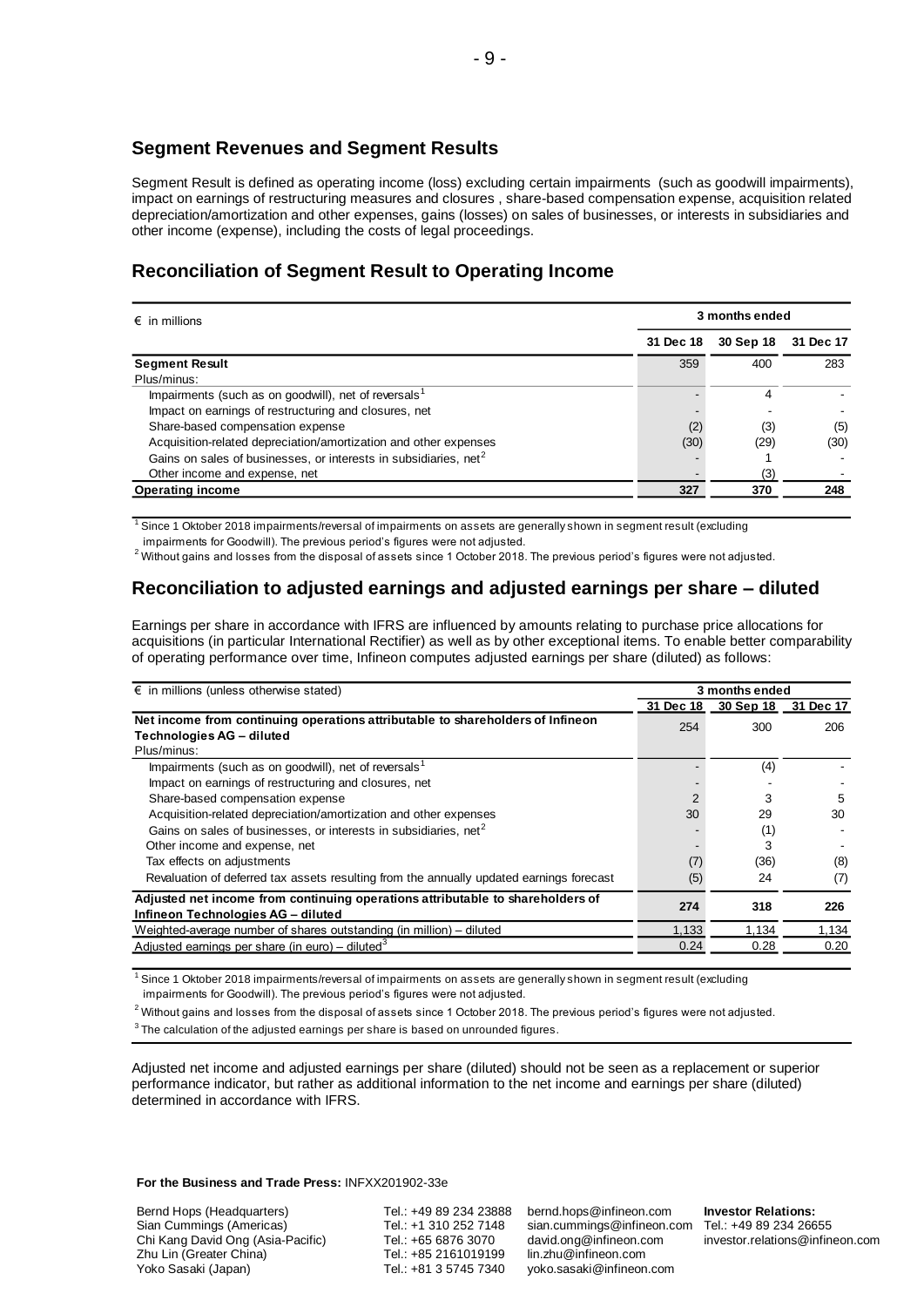# **Reconciliation to adjusted cost of goods sold and gross margin**

The cost of goods sold and the gross margin in accordance with IFRS are influenced by amounts relating to purchase price allocations for acquisitions (in particular International Rectifier) as well as by other exceptional items. To enable better comparability of operating performance over time, Infineon computes the adjusted gross margin as follows:

| $\epsilon$ in millions                                           | 3 months ended |           |           |
|------------------------------------------------------------------|----------------|-----------|-----------|
|                                                                  | 31 Dec 18      | 30 Sep 18 | 31 Dec 17 |
| Cost of goods sold                                               | 1.191          | 1.233     | 1,129     |
| Plus/minus:                                                      |                |           |           |
| Share-based compensation expense                                 |                | (1)       | (1)       |
| Acquisition-related depreciation/amortization and other expenses | (16)           | (17)      | (17)      |
| Adjusted cost of goods sold                                      | 1,175          | 1,215     | 1,111     |
| Adjusted gross margin                                            | 40.4%          | 40.6%     | 37.4%     |

Adjusted cost of goods sold and the adjusted gross margin should not be seen as a replacement or superior performance indicator, but rather as additional information to cost of goods sold and the gross margin determined in accordance with IFRS.

# **Revenues and Segment Result**

#### **for the three months ended 31 December 2018 and 2017 and 30 September 2018**

| Revenue $\epsilon$ in millions    | 3 months ended |                    |          |           | 3 months ended       |     |  |
|-----------------------------------|----------------|--------------------|----------|-----------|----------------------|-----|--|
|                                   | 31 Dec 18      | 31 Dec 17 +/- in % |          | 31 Dec 18 | 30 Sep 18 $+/-$ in % |     |  |
| Automotive                        | 846            | 770                | 10       | 846       | 867                  | (2) |  |
| Industrial Power Control          | 352            | 296                | 19       | 352       | 361                  | (2) |  |
| Power Management & Multimarket    | 617            | 545                | 13       | 617       | 651                  | (5) |  |
| <b>Digital Security Solutions</b> | 149            | 162                | (8)      | 149       | 163                  | (9) |  |
| <b>Other Operating Segments</b>   | 6              |                    | $^{+++}$ | 6         | 5                    | 20  |  |
| Corporate and Eliminations        |                |                    |          |           |                      |     |  |
| Total                             | 1.970          | 1.775              | 11       | 1.970     | 2.047                | (4) |  |

| Segment Result $\epsilon$ in millions |           | 3 months ended     |          |           | 3 months ended |                   |  |  |
|---------------------------------------|-----------|--------------------|----------|-----------|----------------|-------------------|--|--|
|                                       | 31 Dec 18 | 31 Dec 17 +/- in % |          | 31 Dec 18 | 30 Sep 18      | +/- in %          |  |  |
| Automotive                            | 117       | 103                | 14       | 117       | 127            | (8)               |  |  |
| Industrial Power Control              | 69        | 48                 | 44       | 69        | 73             | (5)               |  |  |
| Power Management & Multimarket        | 155       | 107                | 45       | 155       | 181            | (14)              |  |  |
| <b>Digital Security Solutions</b>     | 16        | 25                 | (36)     | 16        | 24             | (33)              |  |  |
| <b>Other Operating Segments</b>       | 3         |                    | $^{+++}$ | 3         | (4)            | $^{\mathrm{+++}}$ |  |  |
| Corporate and Eliminations            | (1)       |                    |          | (1)       |                |                   |  |  |
| Total                                 | 359       | 283                | 27       | 359       | 400            | (10)              |  |  |
| Segment Result Margin (in%)           | 18.2%     | 15.9%              |          | 18.2%     | 19.5%          |                   |  |  |

#### **Employees**

|                                        | 31 Dec 18  | 30 Sep 18  | 31 Dec 17 |
|----------------------------------------|------------|------------|-----------|
| Infineon                               | .020<br>41 | .098<br>40 | 38,229    |
| : Research and development<br>thereof: | 7.444      | .161       | 6,547     |
|                                        |            |            |           |

#### **For the Business and Trade Press:** INFXX201902-33e

Bernd Hops (Headquarters) Sian Cummings (Americas) Chi Kang David Ong (Asia-Pacific) Zhu Lin (Greater China) Yoko Sasaki (Japan)

Tel.: +49 89 234 23888 Tel.: +1 310 252 7148 Tel.: +65 6876 3070 Tel.: +85 2161019199 Tel.: +81 3 5745 7340

bernd.hops@infineon.com sian.cummings@infineon.com [david.ong@infineon.com](mailto:%0ddavid.ong@infineon.com) lin.zhu@infineon.com yoko.sasaki@infineon.com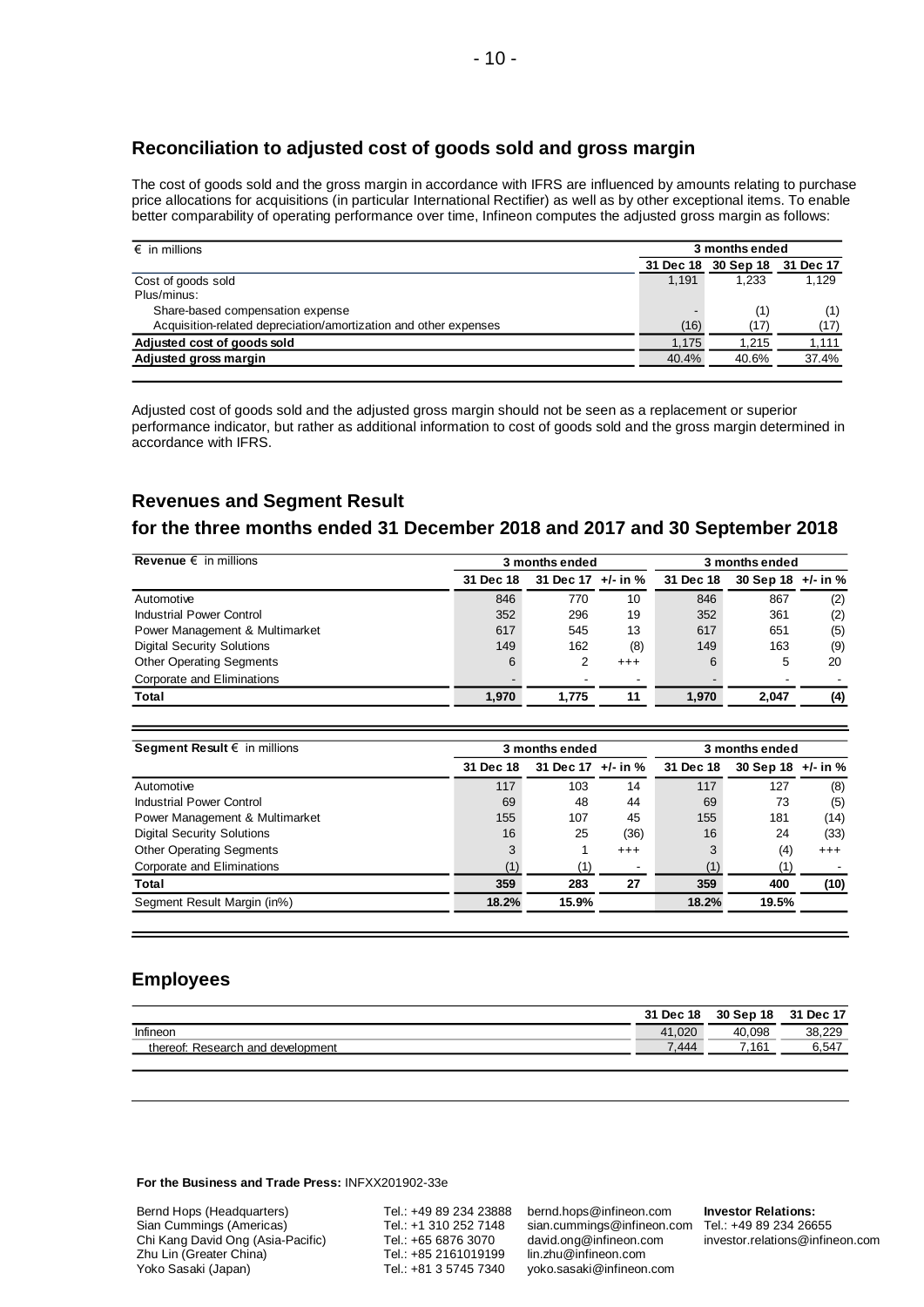| $\epsilon$ in millions                                          | 31 Dec 18 | 30 Sep $18^1$ |
|-----------------------------------------------------------------|-----------|---------------|
| <b>ASSETS:</b>                                                  |           |               |
| Cash and cash equivalents                                       | 827       | 732           |
| <b>Financial investments</b>                                    | 1,479     | 1,811         |
| Trade receivables                                               | 867       | 971           |
| Inventories                                                     | 1,591     | 1,480         |
| Income tax receivable                                           | 60        | 52            |
| <b>Contract Asset</b>                                           | 105       |               |
| Other current assets                                            | 440       | 366           |
| Assets classified as held for sale                              | 11        | 11            |
| <b>Total current assets</b>                                     | 5,380     | 5.423         |
| Property, plant and equipment                                   | 3,193     | 3,038         |
| Goodwill and other intangible assets                            | 1,736     | 1,596         |
| Investments accounted for using the equity method               | 33        | 37            |
| Deferred tax assets                                             | 631       | 648           |
| Other non-current assets                                        | 156       | 137           |
| <b>Total non-current assets</b>                                 | 5,749     | 5,456         |
| <b>Total assets</b>                                             | 11,129    | 10,879        |
|                                                                 |           |               |
| <b>LIABILITIES AND EQUITY:</b>                                  |           |               |
| Short-term debt                                                 | 22        | 25            |
| and current maturities of long-term debt                        |           |               |
| Trade payables                                                  | 1,190     | 1,181         |
| Short-term provisions                                           | 429       | 590           |
| Income tax payable                                              | 134       | 117           |
| Other current liabilities                                       | 331       | 269           |
| <b>Total current liabilities</b>                                | 2,106     | 2,182         |
| Long-term debt                                                  | 1,511     | 1,507         |
| Pension plans and similar commitments                           | 555       | 552           |
| Deferred tax liabilities                                        | 15        | 9             |
| Long-term provisions                                            | 46        | 46            |
| Other non-current liabilities                                   | 139       | 137           |
| <b>Total non-current liabilities</b>                            | 2,266     | 2,251         |
| <b>Total liabilities</b>                                        | 4,372     | 4,433         |
| Shareholders' equity:                                           |           |               |
| Ordinary share capital                                          | 2,274     | 2,274         |
| Additional paid-in capital                                      | 4,489     | 4,486         |
| Accumulated deficit                                             | (41)      | (333)         |
| Other reserves                                                  | 72        | 56            |
| Own shares                                                      | (37)      | (37)          |
| Equity attributable to shareholders of Infineon Technologies AG | 6,757     | 6,446         |
| <b>Total liabilities and equity</b>                             | 11,129    | 10,879        |

#### **Consolidated Statement of Financial Position**

 $^{\rm 1}$  No prior period adjustments are required as a result of the new valuation and accounting methods arising from our chosen transition approach in accordance with IFRS 15 and IFRS 9.

**For the Business and Trade Press:** INFXX201902-33e

Bernd Hops (Headquarters) Sian Cummings (Americas) Chi Kang David Ong (Asia-Pacific) Zhu Lin (Greater China) Yoko Sasaki (Japan)

Tel.: +49 89 234 23888 Tel.: +1 310 252 7148 Tel.: +65 6876 3070 Tel.: +85 2161019199 Tel.: +81 3 5745 7340

bernd.hops@infineon.com sian.cummings@infineon.com Tel.: +49 89 234 26655 [david.ong@infineon.com](mailto:%0ddavid.ong@infineon.com) lin.zhu@infineon.com yoko.sasaki@infineon.com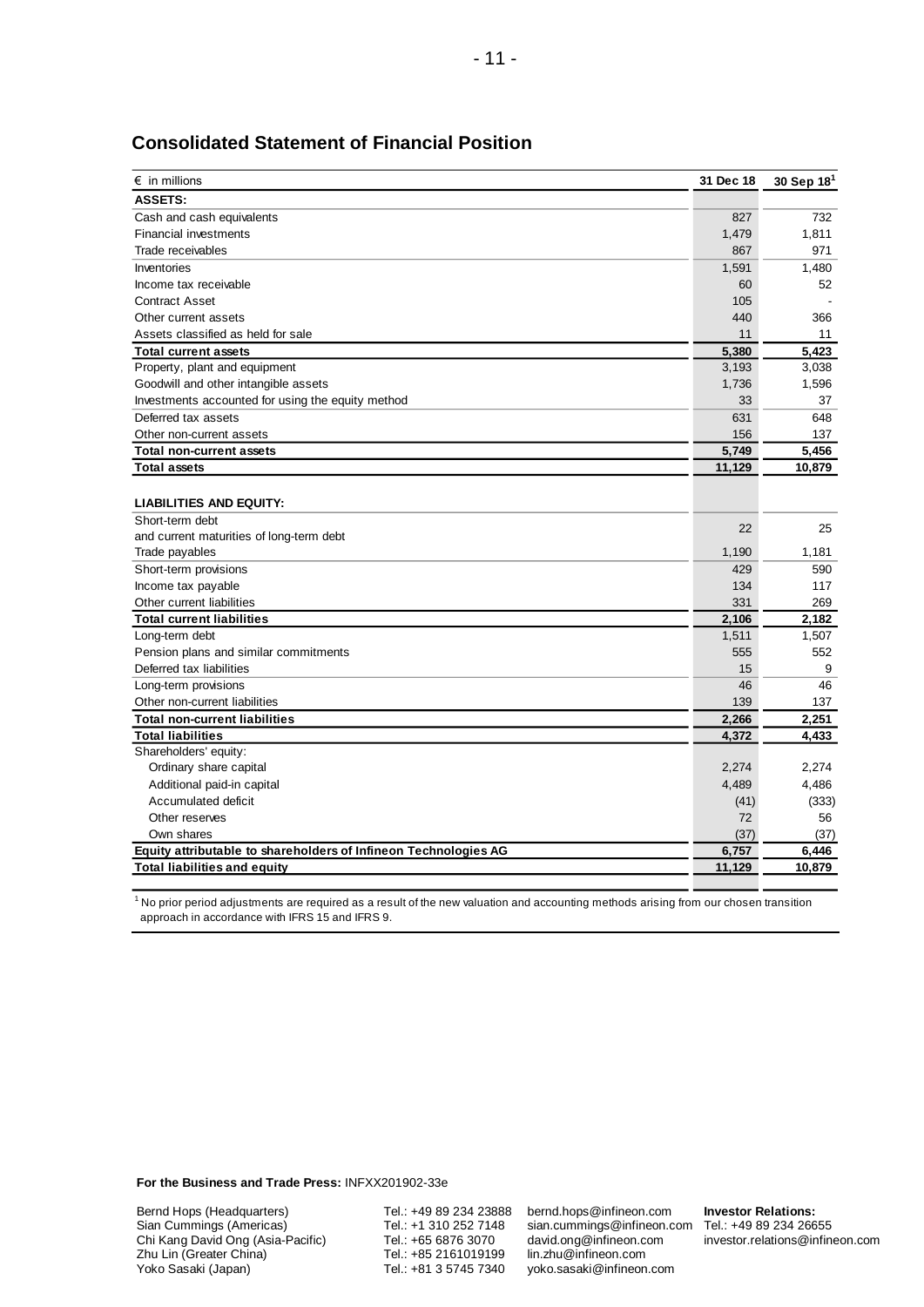### **Regional Revenue Development**

| $\epsilon$ in millions                        |           | 3 months ended |           |      |           |      |
|-----------------------------------------------|-----------|----------------|-----------|------|-----------|------|
|                                               | 31 Dec 18 |                | 30 Sep 18 |      | 31 Dec 17 |      |
| Revenue:                                      |           |                |           |      |           |      |
| Europe, Middle East, Africa                   | 560       | 28%            | 611       | 30%  | 576       | 33%  |
| therein: Germany                              | 268       | 14%            | 293       | 14%  | 277       | 16%  |
| Asia-Pacific (excluding Japan, Greater China) | 309       | 16%            | 311       | 15%  | 259       | 14%  |
| Greater China                                 | 690       | 35%            | 729       | 36%  | 619       | 35%  |
| therein: China                                | 530       | 27%            | 535       | 26%  | 462       | 26%  |
| Japan                                         | 150       | 8%             | 145       | 7%   | 117       | 7%   |
| Americas                                      | 261       | 13%            | 251       | 12%  | 204       | 11%  |
| therein: USA                                  | 215       | 11%            | 206       | 10%  | 163       | 9%   |
| Total                                         | 1,970     | 100%           | 2,047     | 100% | 1,775     | 100% |

### **Consolidated Statement of Cash Flows**

#### **Gross and Net Cash Position**

The following table reconciles the gross cash position and net cash position (i.e. after deduction of debt). Since some liquid funds are held in the form of financial investments, which, for IFRS purposes, are not considered to be "cash and cash equivalents", Infineon reports on its gross and net cash positions in order to provide investors with a better understanding of Infineon's overall liquidity. The gross and net cash positions are determined as follows from the Consolidated Statement of Financial Position:

| 31 Dec 18 | 30 Sep 18 | 31 Dec 17 |
|-----------|-----------|-----------|
| 827       | 732       | 745       |
| 1,479     | 1,811     | 1,567     |
| 2,306     | 2,543     | 2,312     |
|           |           |           |
| 22        | 25        | 316       |
| 1,511     | 1,507     | 1,493     |
| 1,533     | 1,532     | 1,809     |
| 773       | 1.011     | 503       |
|           |           |           |

#### **Free Cash Flow**

Infineon reports the free cash flow figure, defined as net cash provided by and/or used in operating activities and net cash provided by and/or used in investing activities, both from continuing operations, after adjusting for cash flows related to the purchase and sale of financial investments. Free cash flow serves as an additional performance indicator, since Infineon holds part of its liquidity in the form of financial investments. This does not mean that the free cash flow calculated in this way is available to cover other disbursements, since dividend, debt-servicing obligations and other fixed disbursements are not deducted. Free cash flow should not be seen as a replacement or superior performance indicator, but rather as an additional useful piece of information over and above the disclosure of the cash flow reported in the Consolidated Statement of Cash Flows, and as a supplementary disclosure to other liquidity performance indicators and other performance indicators derived from the IFRS figures. Free cash flow includes only amounts from continuing operations, and is derived as follows from the Consolidated Statement of Cash Flows:

| $\epsilon$ in million                                                |           |           | 3 months ended |  |  |
|----------------------------------------------------------------------|-----------|-----------|----------------|--|--|
|                                                                      | 31 Dec 18 | 30 Sep 18 | 31 Dec 17      |  |  |
| Net cash provided by operating activities from continuing operations | 310       | 641       | 158            |  |  |
| Net cash used in investing activities from continuing operations     | (195)     | (379)     | (267)          |  |  |
| Purchases of (proceeds from sales of) financial investments, net     | (336)     | (35)      | (26)           |  |  |
| <b>Free Cash Flow</b>                                                | (221)     | 227       | (135)          |  |  |

#### **For the Business and Trade Press:** INFXX201902-33e

Bernd Hops (Headquarters) Sian Cummings (Americas) Chi Kang David Ong (Asia-Pacific) Zhu Lin (Greater China) Yoko Sasaki (Japan)

Tel.: +49 89 234 23888 Tel.: +1 310 252 7148 Tel.: +65 6876 3070 Tel.: +85 2161019199 Tel.: +81 3 5745 7340

bernd.hops@infineon.com sian.cummings@infineon.com [david.ong@infineon.com](mailto:%0ddavid.ong@infineon.com) lin.zhu@infineon.com yoko.sasaki@infineon.com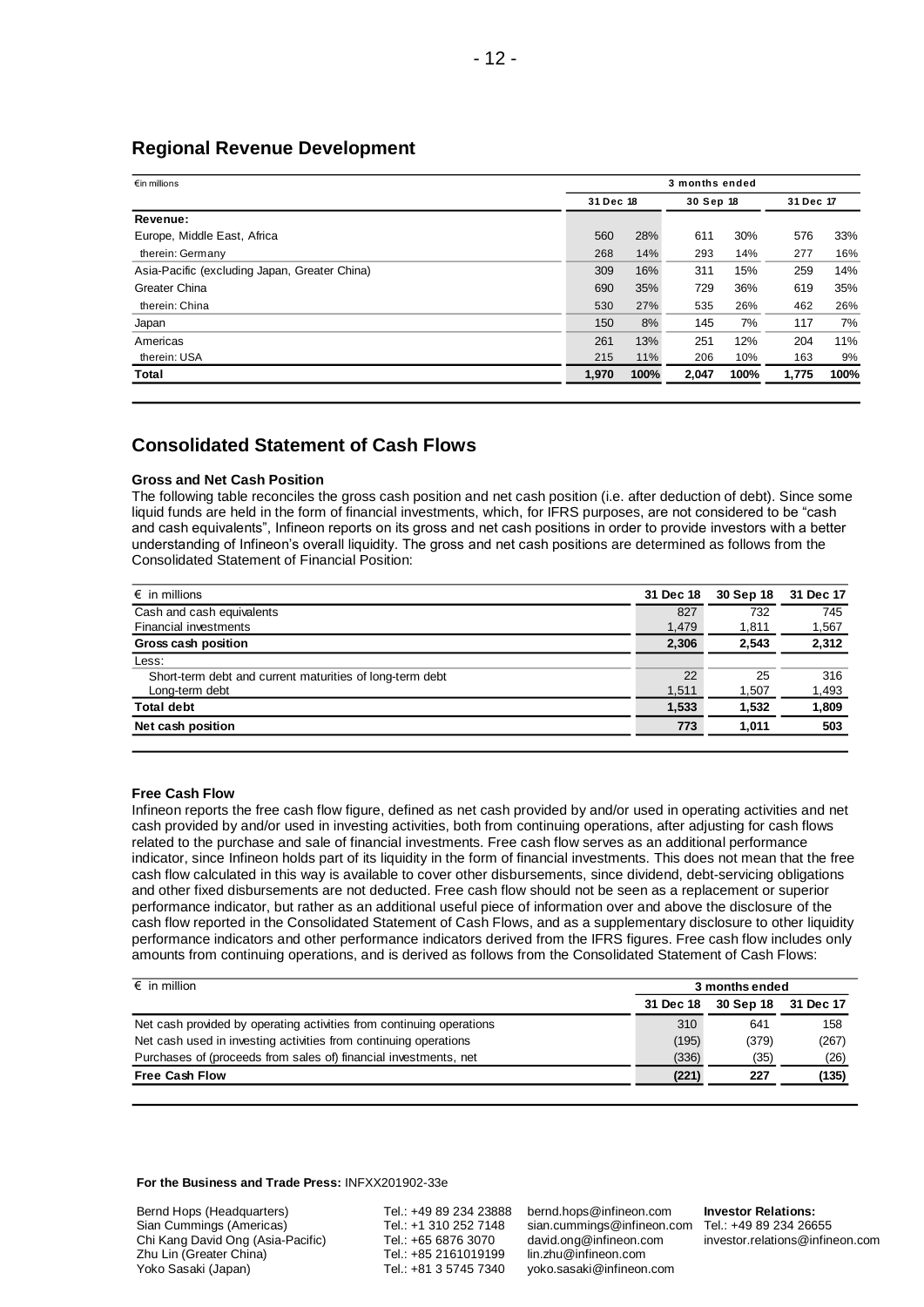| $\epsilon$ in millions                                                            | 3 months ended |                |                |  |
|-----------------------------------------------------------------------------------|----------------|----------------|----------------|--|
|                                                                                   | 31 Dec 18      | 30 Sep 18      | 31 Dec 17      |  |
| Net income                                                                        | 254            | 141            | 205            |  |
| Plus: income from discontinued operations, net of income taxes                    |                | 159            | 1              |  |
| Adjustments to reconcile net income to net cash provided by operating activities: |                |                |                |  |
| Depreciation and amortization                                                     | 230            | 226            | 204            |  |
| Income tax                                                                        | 56             | 54             | 28             |  |
| Net interest result                                                               | 10             | 9              | 13             |  |
| Dividends received from joint ventures                                            |                | $\overline{2}$ | 6              |  |
| Impairment charges                                                                |                | (4)            |                |  |
| Other non-cash result                                                             | $\overline{4}$ | 8              | 3              |  |
| Change in trade receivables                                                       | 110            | (23)           | 53             |  |
| Change in inventories                                                             | (143)          | (91)           | (45)           |  |
| Change in trade payables                                                          | (5)            | 170            | (72)           |  |
| Change in provisions                                                              | (161)          | 37             | (158)          |  |
| Change in other assets and liabilities                                            | 5              | 39             | (9)            |  |
| Interest received                                                                 | 6              | $\overline{4}$ | 4              |  |
| Interest paid                                                                     | (20)           | (7)            | (19)           |  |
| Income tax paid                                                                   | (36)           | (83)           | (56)           |  |
| Net cash provided by operating activities from continuing operations              | 310            | 641            | 158            |  |
| Net cash provided by (used in) operating activities from discontinued operations  | (1)            | $\mathbf{2}$   | 6              |  |
| Net cash provided by operating activities                                         | 309            | 643            | 164            |  |
| Purchases of financial investments                                                | (467)          | (1,026)        | (497)          |  |
| Proceeds from sales of financial investments                                      | 803            | 1,061          | 523            |  |
| Acquisitions of businesses, net of cash acquired                                  | (123)          |                |                |  |
| Purchases of intangible assets and other assets                                   | (39)           | (49)           | (37)           |  |
| Purchases of property, plant and equipment                                        | (369)          | (368)          | (256)          |  |
| Proceeds from sales of property, plant and equipment and other assets             |                | 3              |                |  |
| Net cash used in investing activities from continuing operations                  | (195)          | (379)          | (267)          |  |
| Net cash used in investing activities from discontinued operations                |                |                |                |  |
| Net cash used in investing activities                                             | (195)          | (379)          | (267)          |  |
| Net change in related party financial receivables and payables                    | (13)           |                |                |  |
| Proceeds from issuance of long-term debt                                          | 1              |                |                |  |
| Repayments of long-term debt                                                      | (8)            | (302)          | (13)           |  |
| Change in cash deposited as collateral                                            |                |                | (1)            |  |
| Proceeds from issuance of ordinary shares                                         | $\mathbf{1}$   | $\overline{2}$ | $\mathbf{1}$   |  |
| Net cash used in financing activities from continuing operations                  | (19)           | (300)          | (13)           |  |
| Net cash used in financing activities from discontinued operations                | $\blacksquare$ | $\blacksquare$ | $\blacksquare$ |  |
| Net cash used in financing activities                                             | (19)           | (300)          | (13)           |  |
| Net change in cash and cash equivalents                                           | 95             | (36)           | (116)          |  |
| Effect of foreign exchange rate changes on cash and cash equivalents              |                | (3)            | $\mathbf{1}$   |  |
| Cash and cash equivalents at beginning of period                                  | 732            | 771            | 860            |  |
| Cash and cash equivalents at end of period                                        | 827            | 732            | 745            |  |

### **Consolidated Statement of Cash Flows**

**For the Business and Trade Press:** INFXX201902-33e

Bernd Hops (Headquarters) Sian Cummings (Americas) Chi Kang David Ong (Asia-Pacific) Zhu Lin (Greater China) Yoko Sasaki (Japan)

Tel.: +49 89 234 23888 Tel.: +1 310 252 7148 Tel.: +65 6876 3070 Tel.: +85 2161019199 Tel.: +81 3 5745 7340

bernd.hops@infineon.com sian.cummings@infineon.com [david.ong@infineon.com](mailto:%0ddavid.ong@infineon.com) lin.zhu@infineon.com yoko.sasaki@infineon.com